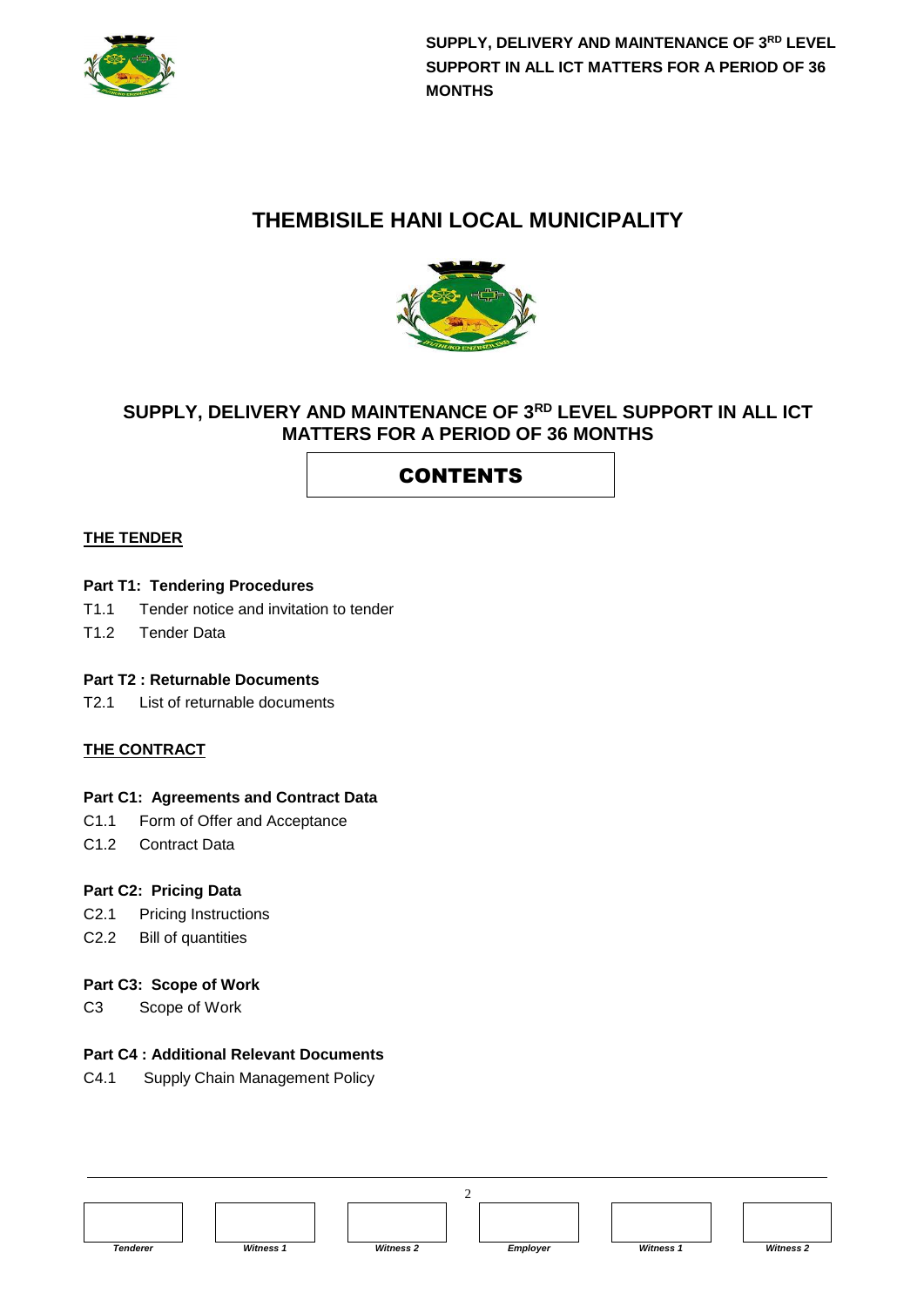

### **THEMBISILE HANI LOCAL MUNICIPALITY**



### **SUPPLY, DELIVERY AND MAINTENANCE OF 3RD LEVEL SUPPORT IN ALL ICT MATTERS FOR A PERIOD OF 36 MONTHS**

# **TENDERING PROCEDURES**

#### **THE TENDER**

#### **Part T1: Tendering Procedures**

- T1.1 Tender notice and invitation to tender
- T1.2 Tender Data

*Tenderer Witness 1 Witness 2 Employer Witness 1 Witness 2*



3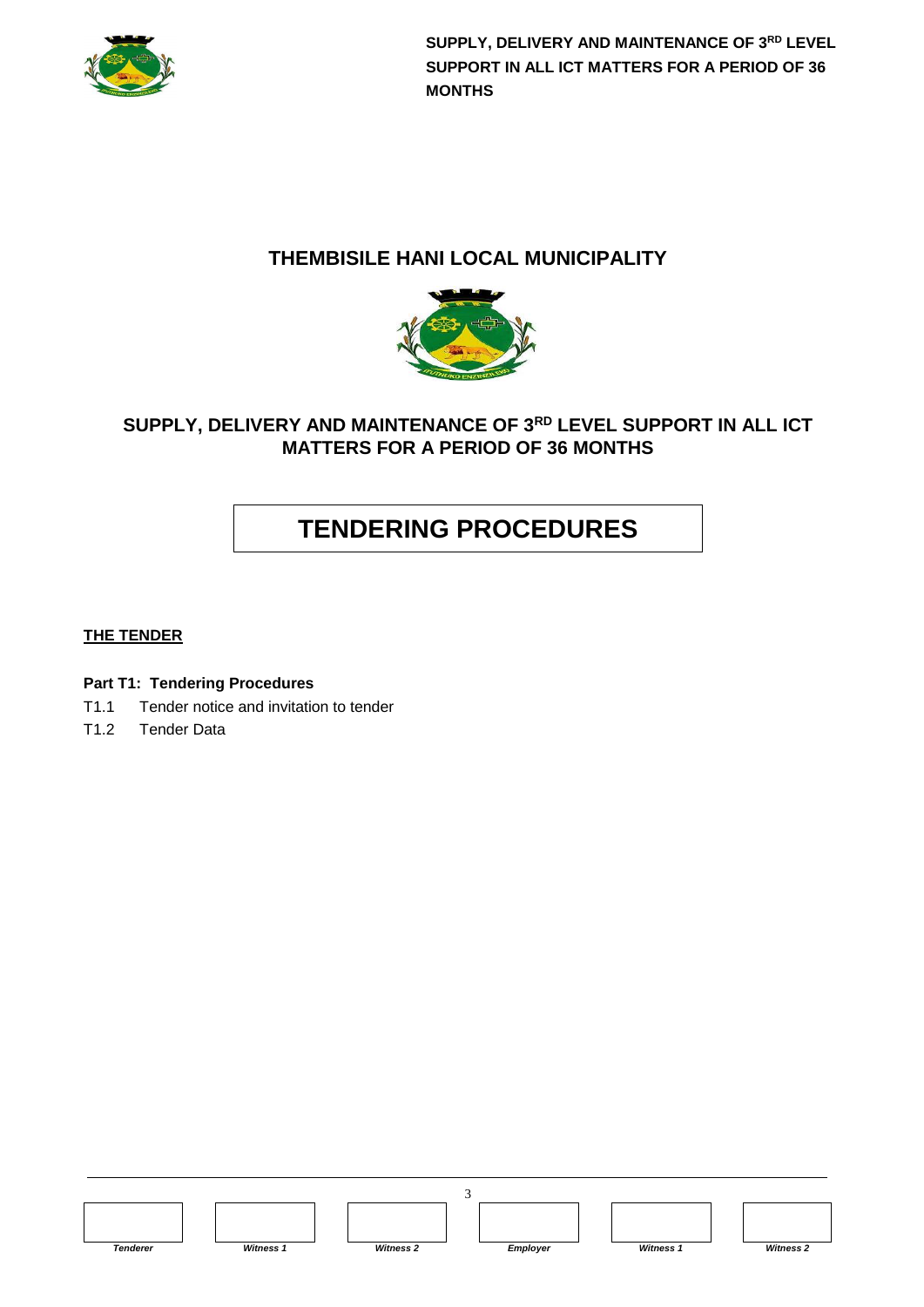

# **THEMBISILE HANI LOCAL MUNICIPALITY**

### **SUPPLY, DELIVERY AND MAINTENANCE OF 3RD LEVEL SUPPORT IN ALL ICT MATTERS FOR A PERIOD OF 36 MONTHS**

# T1.1 TENDER NOTICE AND INVITATION TO TENDER

| <b>CONTRACT NO</b>                    | <b>DESCRIPTION</b>                                                                                                                      | <b>Technical Enguiries</b>                                                    | <b>PRICE PER BID</b><br><b>DOCUMENT</b> | <b>CLOSING DATE</b>             |
|---------------------------------------|-----------------------------------------------------------------------------------------------------------------------------------------|-------------------------------------------------------------------------------|-----------------------------------------|---------------------------------|
| <b>THLM/SCM08/2021-</b><br>2022/ICT01 | <b>SUPPLY, DELIVERY AND</b><br><b>MAINTENANCE OF 3RD LEVEL</b><br><b>SUPPORT IN ALL ICT MATTERS</b><br><b>FOR A PERIOD OF 36 MONTHS</b> | Mr T.M. Ntimane<br>Tel: 013 986 9185<br>Email:<br>ntimanet@thembisilehanilm.g | R1 282.17                               | 14 February<br>2022<br>@12:00pm |
|                                       |                                                                                                                                         | ov.za                                                                         |                                         |                                 |

Tender documents will be available on E-Tender Portal from the 14<sup>th</sup> January 2022. Prospective bidders should take note that due to the COVID-19 pandemic, there will be no briefing session. All inquiries will be addressed electronically. Bidders are encouraged to forward inquiries at least two weeks before closing of tenders to allow correspondence on time.

Payments for hardcopy tender documents can made at the Municipal cashier's office in Kwaggafontein C and can be obtained on payment of a non-refundable cash amount indicated above. Only bank guaranteed cheques will be accepted and must be made payable to Thembisile Hani Local Municipality. Sealed documents marked with the tender number "**CONTRACT NO: THLM/SCM08/2021-2022/ICT01- SUPPLY, DELIVERY AND MAINTENANCE OF 3RD LEVEL SUPPORT IN ALL ICT MATTERS FOR A PERIOD OF 36 MONTHS,** must be placed in the bid box at the municipality office in Kwaggafontein C no later than **12h00PM on the 14 th February 2022**. Bids will be opened in public at the Municipal offices.

Please take note that no bid documents will be given to couriers unless the courier company is in possession of a letter on the official letterhead, confirming on behalf of the company the full details of the specific bid/bids to be collected and payment of the full amount payable for the bids is required.

The council reserves the right to either accept the whole or part of any bid, or not to appoint. Facsimiles or emailed documents will not be accepted. No awards will be made to a person who:

- Is in the service of the state
- If that person is not a natural person, of which any director, manager, principle shareholder or stakeholder is a person in the service of the state
- Who is an advisor or consultant contracted with the municipality or municipal entity.

| <b>Tenderer</b> | <b>Witness 1</b> | <b>Witness 2</b> | Employer | <b>Witness 1</b> | <b>Witness 2</b> |
|-----------------|------------------|------------------|----------|------------------|------------------|